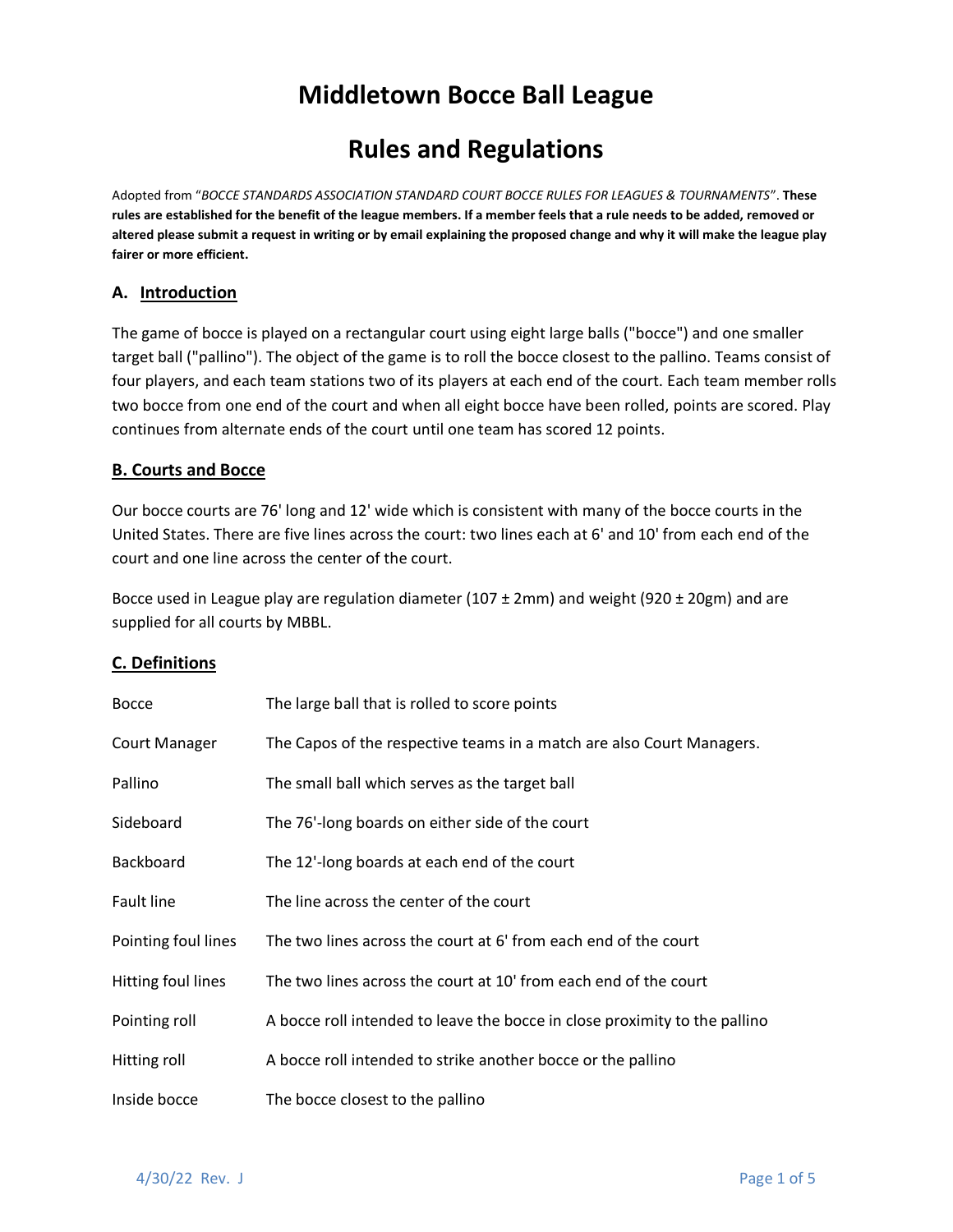| Outside bocce     | Any bocce not the inside bocce                                                                                                                                                               |
|-------------------|----------------------------------------------------------------------------------------------------------------------------------------------------------------------------------------------|
| Capo              | Designated captain of a team who oversees team composition, coin tosses, points<br>scored, and disputed rulings                                                                              |
| Registered Player | A person who has signed the Release of Liability and Waiver, signed the Rules<br>and Regulations, signed the Rules of Conduct, signed the Capo Responsibilities<br>and paid their entry fee. |

#### **D. Frames, Games, and Matches**

- 1. During the course of a Frame, two bocce are rolled by each of two team players at the same end of the court.
- 2. A Frame is complete when all eight bocce have been rolled from one end of the court.
- 3. New Frames start at alternating ends of the court.
- 4. A Game consists of sequential Frames and is won by the first team that attains a score of 12 points at the end of any Frame.
- 5. Teams may substitute new players at the beginning of each Game.
- 6. A Match consists of three Games.
- 7. A match is won by the team that wins at least 2 out of the 3 games.

## **E. Teams**

Matches are played by two four-player teams whose compositions are designated in advance by their respective team Capos. Teams may have any number of members. All members must have returned their registration packets and paid their fees. The recommended (but not required) team size is 6 to 8. A team may have more than 8 members, but consideration should be made of the limited playing time on large teams. A 4 person team is acceptable, but consideration should be made of the handicap if a team member cannot be present.

If it is found after the fact that a non-registered player participated in any portion of a match, the team that they played for will forfeit the entire match.

To begin a Frame, each team sends two players to each end of the court, and all eight bocce and the pallino are at one end of the court.

A team may play shorthanded (2-3 players), but each player may only roll two bocce per Frame.

A member may play for only one team at a time.

**(Added 1/22/22) A team may not add new players or players switching from another team after Sept 5th. Hardship cases or exceptions should be submitted to the Board of Directors.**

#### **F. Starting Time and Forfeiture**

- 1. The starting time for all Matches is 6:00pm.
- 2. A team not present at the starting time forfeits Game 1.
- 3. A team not present within 15 minutes of the starting time forfeits Games 1 and 2.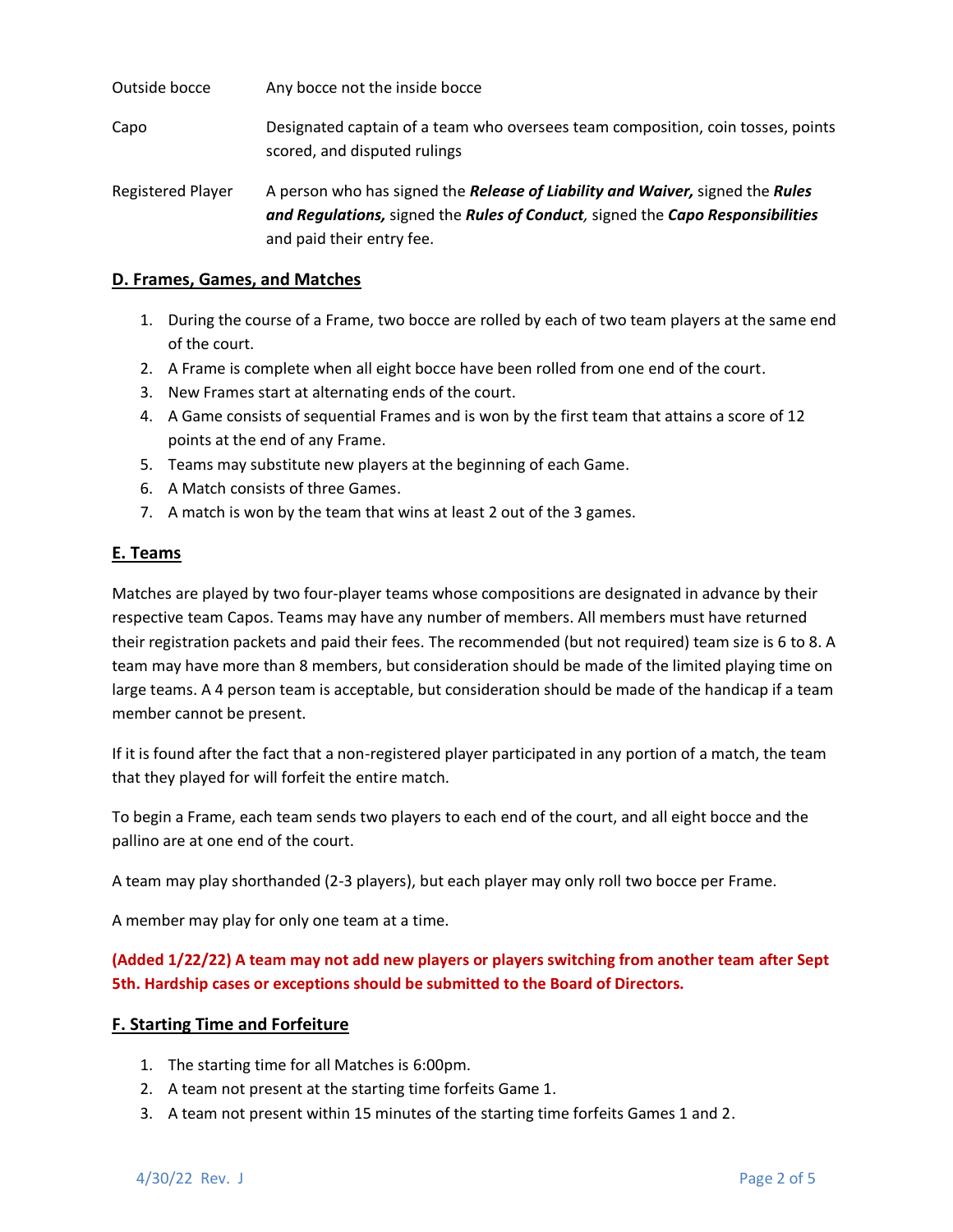- 4. A team not present within 30 minutes of the starting time forfeits Games 1, 2, and 3.
- 5. This rule is enforced at the option of the opposing team's Capo, either at the beginning of the match or by prior arrangement with the opposing Capo.
- 6. If a team has at least 2 members present at courtside at 6 P.M. it is deemed that the team is ready to play and the coin toss shall be made, and the late team will start play with either 2 or 3 players present as outlined in Section "E" ("Teams"). Members showing up late may step in to the ongoing games between frames.

# **G. Playing the game**

# 1. **General**

- a. Players must wear only smooth, soft-soled shoes to protect the court's surface.
- b. No one is allowed on the sideboards during play.
- c. Players must be completely inside the court when rolling the pallino or bocce.
- d. After release, the bocce must contact the court's surface before passing the Fault line.
- e. Foot faults occur when the pallino or bocce is released after a player has stepped beyond a foul line.
- f. If a wrong-colored bocce is rolled, it is replaced with the correct colored bocce.
- g. Occasional and brief playing-partner consultations may be conducted at the Fault line.
- h. One Capo from each Match is selected as a Court Manager for another Match.
- i. If the two teams agree, the court may be repaired between games.

#### 2. **Starting**

- a. A coin toss determines which team initially rolls the pallino and chooses its ball color. The coin flip may be performed by any team member if the Capo is not present. That team member shall be designated Capo until the Capo arrives. The game may be started from either end of the court.
- b. When rolling the pallino, a player may step on but not beyond the pointing foul line before the pallino is released.
- c. The pallino must be rolled past the fault line and come to rest at the opposite end of the court and at least 12" from the backboard and sideboards.
- d. If the initial pallino fails to come to rest in the designated area, the opposing team then rolls the pallino.
- e. If neither team rolls the pallino successfully, it is placed in the center of the hitting foul line at the opposite end of the court and the team that rolled initially rolls the first bocce.
- f. If the first bocce thrown in a frame is a dead ball (Section G (4)) the other team shall roll the first bocce.

#### 3. **Rolling Bocce**

- a. Unless the player declares otherwise, all bocce rolls are considered pointing rolls. When making a pointing roll, a player may step on but not beyond the pointing foul line before the bocce is released.
- b. If declared in advance, a hitting roll may be undertaken. When making a hitting roll, a player may step on but not beyond the hitting foul line before the bocce is released.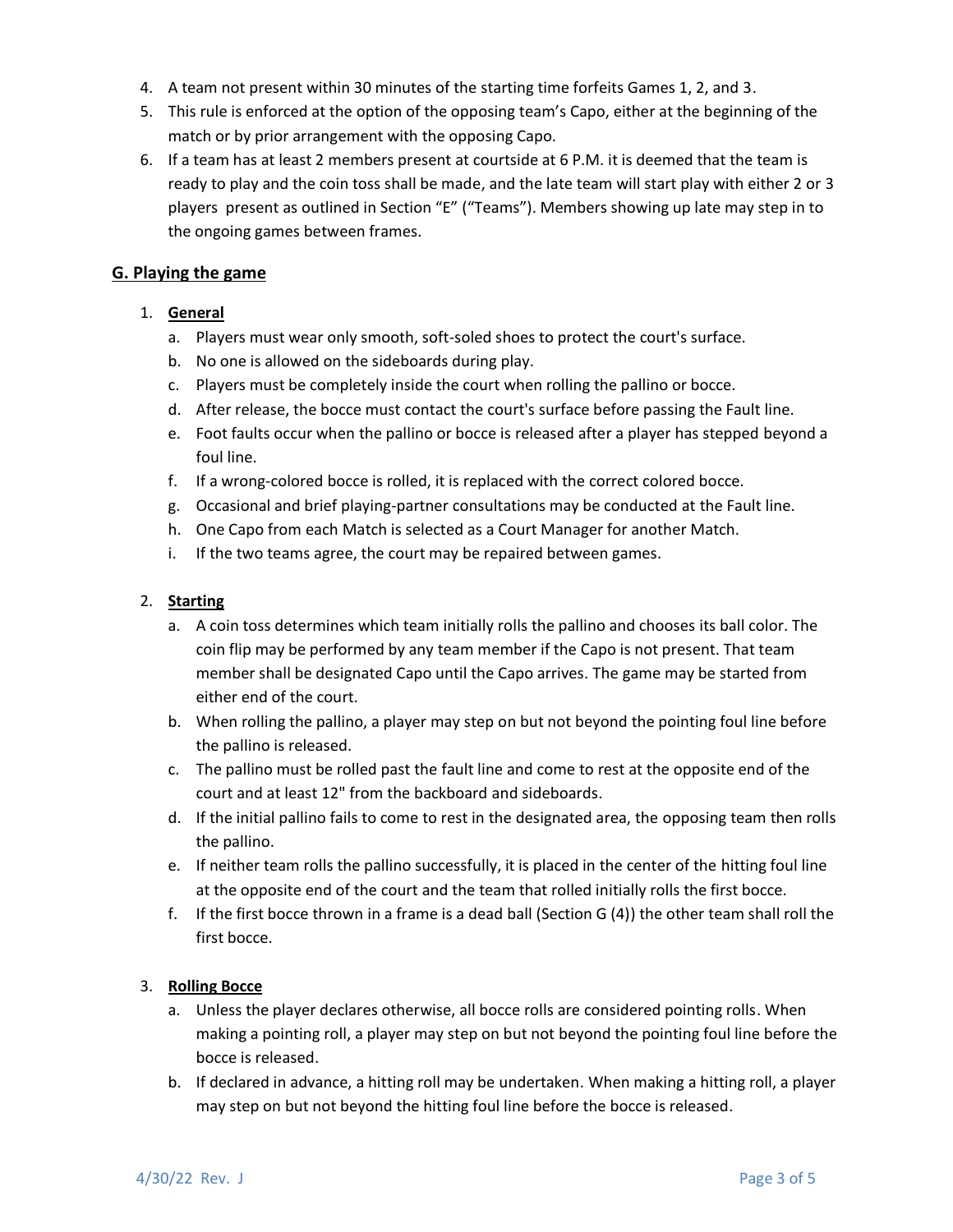- c. Once the pallino is in play, the team that initially rolled the pallino rolls its first bocce, and immediately thereafter, the opposing team rolls its first bocce to determine the inside and outside bocce.
- d. The team with the outside ("away") bocce then rolls consecutively until they roll a new inside bocce.
- e. When a new inside bocce is rolled, the opposing team then rolls consecutive bocce until they roll a new inside bocce or they finish rolling all four of their bocce.
- f. After a team rolls its fourth bocce, any remaining bocce are then rolled by the opposing team.
- g. Any one player may roll a maximum of two bocce in a single Frame. The order of rolling on the respective team members is determined by the rolling team at the beginning of each frame.
- h. If a player rolls out of turn, the bocce is returned and any bocce that have been moved are replaced as near as possible to their original position.
- i. If the pallino leaves the court or crosses the Fault line after initially coming to rest, the Frame ends and no points are scored.
- j. A Frame is complete when all eight bocce have been rolled.

# 4. **Dead balls**

- a. Any bocce deemed a dead ball is removed from the court for the duration of that Frame.
- b. Any bocce moved by a dead ball is replaced as near as possible to its original position.
- c. Bocce hitting the sideboards are not dead balls unless they meet one of the dead ball definitions.
- d. Dead balls are defined as:
	- 1. Bocce that touch the backboard before touching another bocce or the pallino.
	- 2. Bocce that leave the court.
	- 3. Hitting roll bocce that fails to contact another bocce or the pallino.
	- 4. Bocce first contacting the court's surface beyond the Fault line.
	- 5. Bocce released during a foot fault.
	- 6. Third or fourth bocce rolled by the same player in a single Frame.
	- 7. Any team's bocce at rest that is moved by one of its team members

# 5. **Scoring**

- a. The first team to reach 12 points wins the game and the respective points are recorded on the score sheet.
- b. During play, if a player touches an opposing team's bocce while it is in motion, the opposing team may re-roll the bocce if desired. If a re-roll occurs, any bocce moved by the deflected bocce shall be replaced as near as possible to their original positions before the re-roll.
- c. During play, if a player moves an opposing team's bocce while it is at rest, the bocce is replaced as near as possible to its original position.
- d. A frame is complete when all 8 bocce have been thrown. On completion of a Frame, the inside ball team scores one point for each of its bocce closer to the pallino than any bocce of the opposing team.